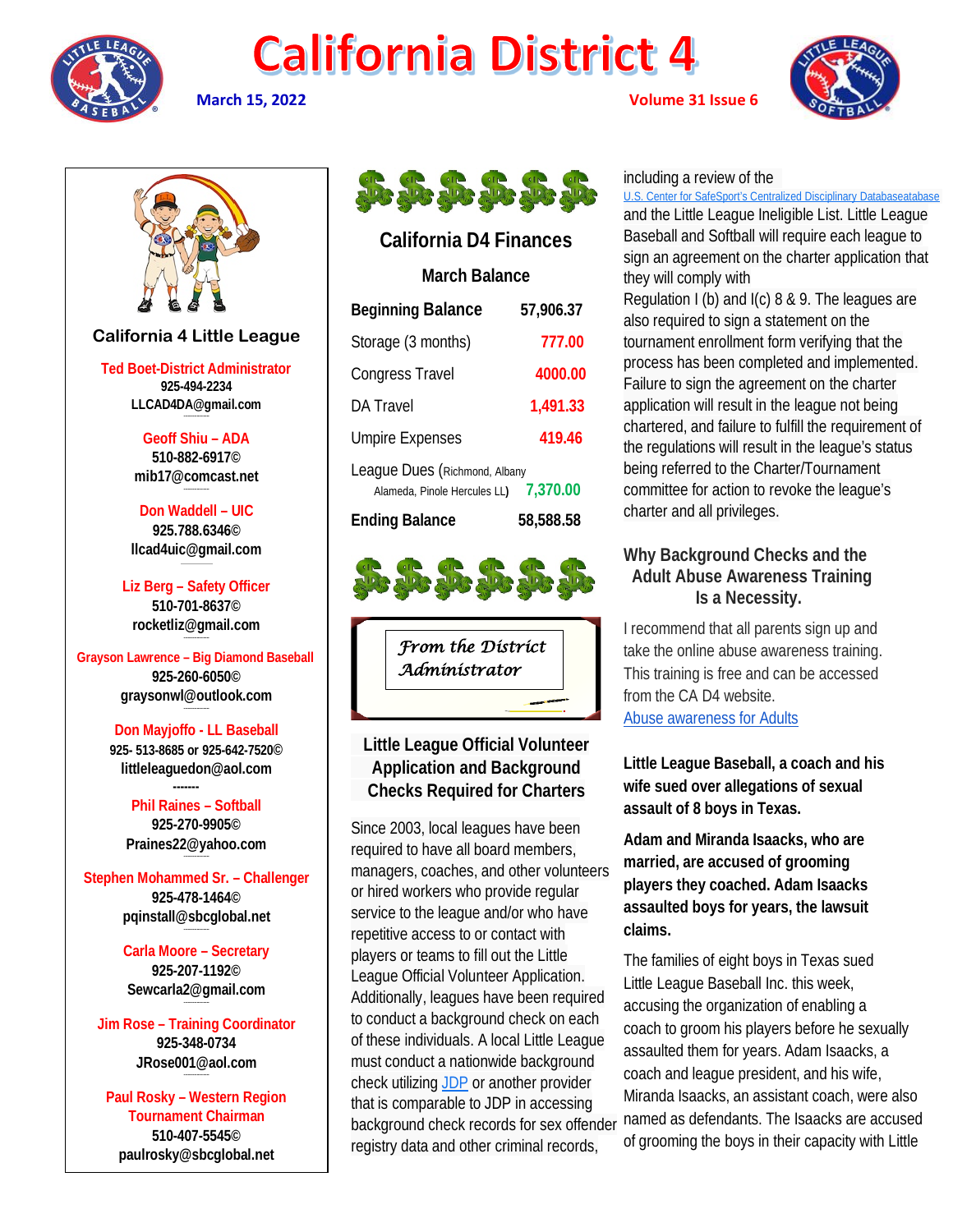

# **California District 4**

**March 15, 2022 Volume 31 Issue 6**



League Baseball in Jasper County, about 25 miles north of Beaumont, the suit filed Monday said. The alleged victims and their families were not identified in the lawsuit filed in U.S. District Court for Eastern Texas. Adam Isaacks was arrested in December and charged with sexual assault of and indecency with minors, [NBC affiliate KMBT of Beaumont](https://www.12newsnow.com/article/news/crime/little-league-baseball-federal-lawsuit-sex-crimes-against-children/502-6b3084a5-c715-45e8-a50a-769ba06ba6b5) reported. He is being held in the Jasper County Jail, where his bonds total \$6.5 million and include bonds for charges brought in both Jasper and Sabine counties. A representative of the Jasper County Jail confirmed that Isaacks remained there Wednesday afternoon. It was not immediately clear whether he or his wife had legal representation. Attempts to reach Miranda Isaacks were unsuccessful. "Plaintiffs are victims and survivors of childhood sexual assault, molestation and abuse at the hands of their Little League Baseball Coach and League President, Adam Isaacks," the lawsuit says. "The abuse started when some minor Plaintiffs were just 7 and 8 years old and continued for a period of years until the age of 11 and 12." The suit alleges that the Isaackses were able to abuse their positions because of a lack of oversight and training by Little League Baseball. "All such grooming occurred under the authority of Little League Baseball," the lawsuit says. "Defendants failed to enforce safety precautions to guard against the foreseeable risk of sexual assault in the context of Little League Baseball. Defendants failed to comply with their duties and obligations to implement safety awareness, education and training to protect minor Plaintiffs." Little League Baseball said in a statement Tuesday it "is aware of the unfortunate allegations made involving a former

volunteer ... however, due to the pending litigation, it would be inappropriate for Little League International to offer any further comment on the situation at this time." The lawsuit lays out the grooming process Adam Isaacks and his wife are alledged to have used to satisfy "his deviant gratification." "This grooming campaign included but was not limited to inviting the minor Plaintiffs to go on overnight trips and sleepovers with the coach, assistant coach Miranda ... other team members, such as camping, riding recreational vehicles, and/or hunting trips with him," it says. The Isaackses kept sex toys and pornography at their home and the hunting club, which they subjected children to, the suit says. Adam Isaacks sometimes also drugged or provided alcohol for the minors, which rendered them unconscious, impaired or vulnerable during the attacks, the suit alleges. The couple also tried to win over the children's parents, the suit says. As an example, they paid to have pink jerseys made for each boy with the name of his mother on the back, the suit says. The suit says Little League Baseball is a "big business." It highlights a television contract with ESPN and ABC, which runs through 2022 and earns the organization more than \$9 million annually.

Financial records also show that Little League Baseball reported more than \$32 million in revenue in 2018 and 2019 and more than \$22 million in 2020, which was affected by the pandemic, according to the lawsuit.



#### **From ADA Challengers, Stephen Mohammed**

Hello everyone, the schedules are done. I'd like to thank Albany's Amber Crowley for helping me with the schedules. We won't be having the Jamboree again this year, Ted and I are hopeful that we'll have it back next season. Bigger and better! A big thank you to all of you for offering your donations to our Jamboree. Time to play ball!!



#### **From Jim Rose – Training Coordinator**

District 4 ran five ZOOM rules clinics in February and March. The three, basic rules clinics had between forty-five and fifty-five attendees each session. The softball rules clinic had over fifty attendees and the teenage baseball clinic brought in over thirty. Thank you to the various ADAs for encouraging these clinics and to Ed Newbegin who helped present the softball rules. All of these clinics were recorded and the recordings are available through links on the District 4 website Umpires page under "CA D4 Umpire Training Videos."

Remember that all Interleague Rules for baseball and softball are easily accessible through the Baseball and Softball pages on the District 4 website. For any rules questions, don't hesitate to contact Jim Rose or Don Waddell.